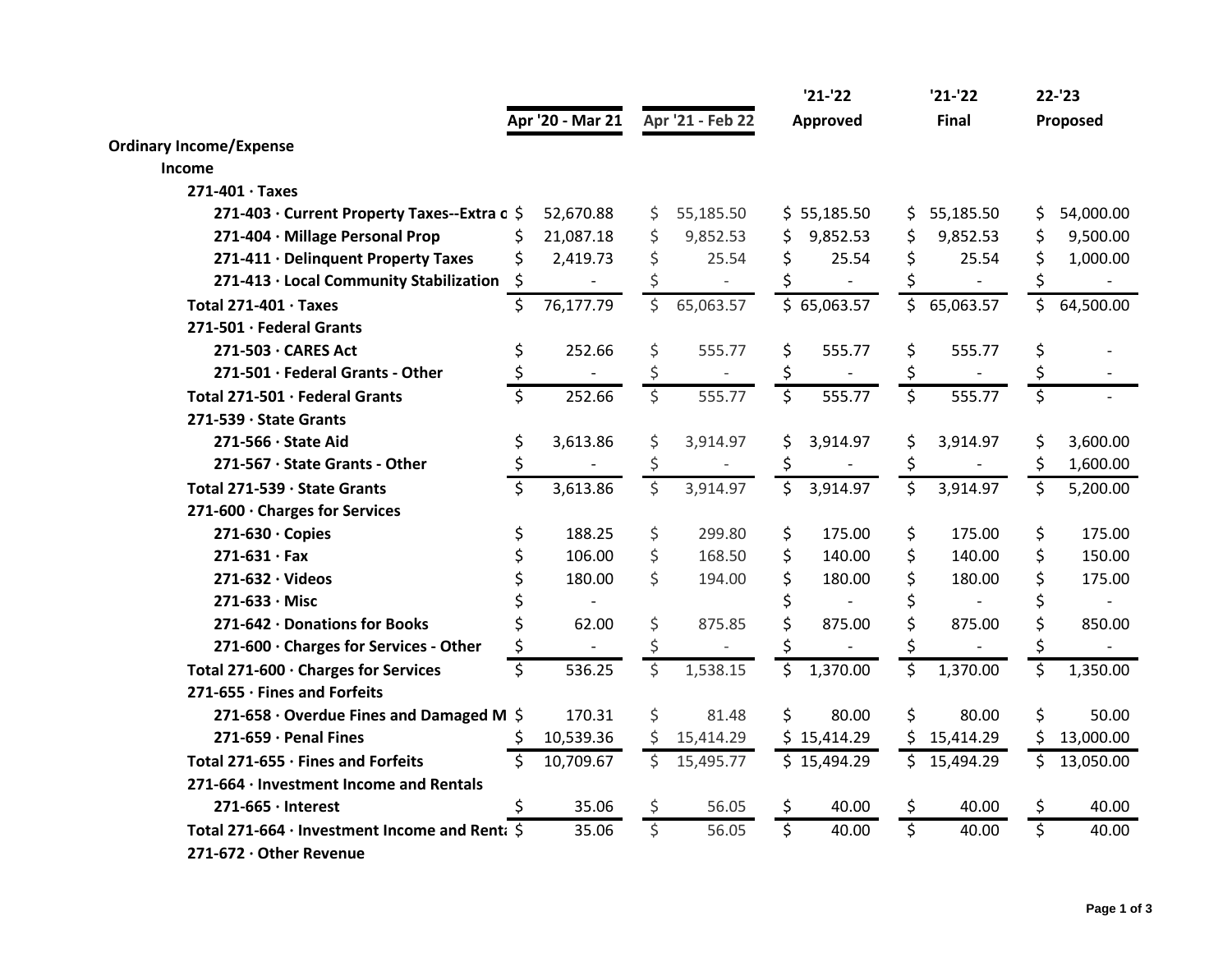|                                                   |    |                  |                         |                  |    | $'21-'22$   |    | $'21-'22$ | 22-'23          |  |  |
|---------------------------------------------------|----|------------------|-------------------------|------------------|----|-------------|----|-----------|-----------------|--|--|
|                                                   |    | Apr '20 - Mar 21 |                         | Apr '21 - Feb 22 |    | Approved    |    | Final     | Proposed        |  |  |
| 271-674 · Private Contributions Donation \$       |    | 587.35           | \$                      | 1,066.25         | \$ | 1,000.00    | \$ | 1,000.00  | \$<br>1,000.00  |  |  |
| 271-677 · Program Donations                       |    |                  | \$                      | 300.00           | \$ | 300.00      | \$ | 300.00    | \$<br>150.00    |  |  |
| 271-689 · Cash Over or Short                      |    | 0.67             | \$                      | 2.96             | \$ |             |    |           | \$              |  |  |
| Total 271-671 · Other Revenue                     | Ś  | 588.02           | \$                      | 1,369.21         | \$ | 1,300.00    | \$ | 1,300.00  | \$<br>1,150.00  |  |  |
| 471-674 · Building Donations                      |    | 33.64            | \$                      | 37.95            | \$ | 35.00       | \$ | 35.00     | \$<br>35.00     |  |  |
| <b>Grc Total Revenue</b>                          |    | 91,946.95        | $\overline{\mathsf{S}}$ | 88,031.44        |    | \$87,773.60 | \$ | 87,773.60 | \$<br>85,325.00 |  |  |
| 271-471-699 Building Fund Transfer                |    |                  |                         |                  |    |             |    |           |                 |  |  |
|                                                   | \$ | 91,946.95        | \$                      | 88,031.44        |    | \$87,773.60 | \$ | 87,773.60 | \$<br>85,325.00 |  |  |
| <b>Expense</b>                                    |    |                  |                         |                  |    |             |    |           |                 |  |  |
| 271-701 · Personnel Services                      |    |                  |                         |                  |    |             |    |           |                 |  |  |
| 271-704 · Wages Part Time Employees               | \$ | 34,783.78        | \$                      | 35,062.20        |    | \$40,000.00 | \$ | 40,000.00 | \$<br>49,000.00 |  |  |
| 271-708 · Unemployment SUTA                       | \$ | 25.34            | \$                      | 24.03            | \$ | 24.80       | \$ | 27.00     | \$<br>45.00     |  |  |
| 271-709 · FICA                                    | \$ | 2,660.96         | \$                      | 2,682.28         | \$ | 3,060.00    | \$ | 3,060.00  | \$<br>3,750.00  |  |  |
| 271-710 · Unemployment FUTA                       |    |                  | \$                      |                  | \$ |             | \$ |           | \$              |  |  |
| 271-725 · Work Comp                               |    | 104.37           | \$                      | 105.20           | \$ | 120.00      | Ś  | 120.00    | \$<br>150.00    |  |  |
| 271-726 · Payroll Processing Charges              | \$ | 600.00           | \$                      | 550.00           |    | 600.00      | \$ | 600.00    | \$<br>600.00    |  |  |
| 271-701 · Personnel Services - Other              | \$ |                  |                         |                  |    |             |    |           | \$              |  |  |
| Total 271-701 · Personnel Services                | \$ | 38,174.45        | \$                      | 38,423.71        |    | \$43,804.80 | \$ | 43,807.00 | \$<br>53,545.00 |  |  |
| $271-726 \cdot$ Supplies                          |    |                  |                         |                  |    |             |    |           |                 |  |  |
| 271-774 · Other Supplies                          | \$ | 541.56           | \$                      | 499.56           | \$ | 575.00      | \$ | 575.00    | \$<br>200.00    |  |  |
| 271-775 · Office Supplies                         | \$ | 505.04           | \$                      | 884.27           | \$ | 1,100.00    | \$ | 1,000.00  | \$<br>1,000.00  |  |  |
| 271-776 · Building Supplies                       | \$ | 419.17           | \$                      | 457.67           | \$ | 575.00      | \$ | 575.00    | \$<br>400.00    |  |  |
| 271-777 · Adult Program Supplies                  | \$ | 75.40            | \$                      | 71.88            | \$ | 100.00      | \$ | 100.00    | \$<br>100.00    |  |  |
| 271-778 · Summer Reading Supplies                 | \$ | 234.38           | \$                      | 396.84           | \$ | 400.00      | \$ | 400.00    | \$<br>200.00    |  |  |
| 271-779 · Juvenile Program Supplies               | \$ | 242.46           | \$                      | 71.36            | \$ | 100.00      | \$ | 100.00    | \$<br>100.00    |  |  |
| $271-784 \cdot Realia$                            | \$ | 300.00           | \$                      | 175.58           | \$ | 750.00      | \$ | 750.00    | \$<br>100.00    |  |  |
| 271-785 · Digital Resources                       | \$ | 908.34           | \$                      | 844.14           | \$ | 1,800.00    | \$ | 1,800.00  | \$<br>1,200.00  |  |  |
| $271 - 786 \cdot DVDs$                            | \$ | 825.76           | \$                      | 776.59           | \$ | 800.00      | \$ | 800.00    | \$<br>800.00    |  |  |
| 271-787 · Audiobooks                              |    | 374.97           | \$                      | 171.43           | \$ | 400.00      | \$ | 400.00    | \$<br>300.00    |  |  |
| 271-790 · Books                                   |    | 10,495.16        | \$                      | 10,520.15        | Ś. | 12,000.00   | \$ | 12,000.00 | \$<br>10,500.00 |  |  |
| 271-791 · Periodicals                             |    | 407.13           | \$                      | 497.17           | \$ | 500.00      | \$ | 500.00    | \$<br>325.00    |  |  |
| 271-792 $\cdot$ Materials Protection and Organ \$ |    | 663.12           | \$                      | 600.00           | \$ | 600.00      | \$ | 600.00    | \$<br>600.00    |  |  |